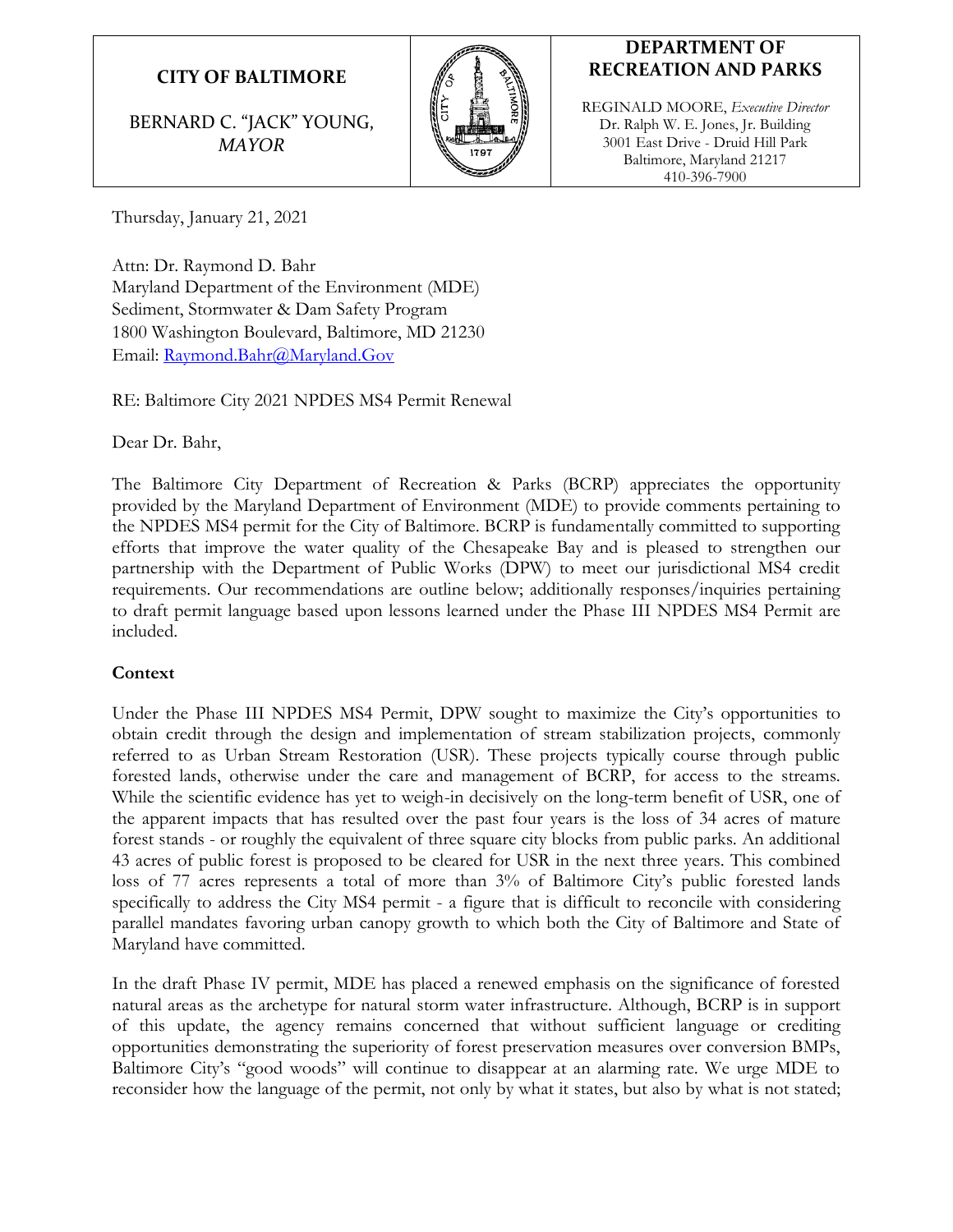it governs decisions in relation to the long-term impacts of MS4 practices through forested land. Additionally, we urge MDE to reconvene with the City's permit manager to reassess the feasibility of achieving assigned storm water Equivalent Impervious Acreage (EIA) goals given the dearth of impervious acreage (6%) owned by Baltimore City.

#### **Draft Permit Comments**

- 1. Part  $IV(D)(4)(c)(iii)$  We support the good housekeeping plan (GHP) requirement, though request that the language regarding herbicide applications be modified. BCRP is actively growing a forest conservation program focused on professional natural area land management. Strict Integrated Vegetation Management (IVM) practices are in place, though our reports *will*  display an increased usage of total herbicide as we actively increase our capacity to manage more of our forested lands to address non-native invasive species. We believe forest conservation efforts under IVM programs should be promoted in this section—with a recognition of the essential use of target-specific, low-volume herbicide applications.
- 2. Part IV(D)(4)(d) With guidance from the Department of Transportation (DOT), we support the City Salt Management Plan (SMP) and assist with a modified tracking, monitoring and training program, where appropriate.
- 3. Part IV(D)(5) Educational outreach and private landowner incentives are one of the most significant areas of support that Baltimore City can offer in helping Maryland meet its NPDES requirements. Credit application or increased support for Baltimore City public outreach is recommended. We also recommend the requirement extend beyond 15 outreach efforts per year to expand opportunities for engaging private residents and corporations (i.e. rain barrel distribution, rain garden trainings, plant giveaways, stewardship events and corporate incentives).
- 4. Part  $IV(E)(3)$  The current draft permit requirement for restoring 3,969 impervious acres is more than double that of Montgomery County's requirements. BCRP was not engaged in providing feedback for this restoration acreage, and we do not believe the figure is a reasonable expectation due to the amount of pressure placed on public park land in order to meet the goal of our last permit. USR is a default MS4 practice when Baltimore City struggles to find IA conversion opportunities.

As the state's sole inner-city MS4 jurisdiction, Baltimore City faces serious constraints regarding feasible storm water practices. With only 6% of imperviousness managed by Baltimore City, soil characteristic limitations for ESD practices, and our geographic location at the base of Baltimore County watersheds, our jurisdiction encounters severe pressure on our storm drain system. Therefore, we request that the amount of required restoration acreage be determined based on the actual feasibility of implementing practices that do not require disturbance of public park "good woods."

### **MS4 Accounting Guidance Comments**

1. Section V  $(3)(a)(1)$  Please consider reducing Forest Planting land cover conversions to a minimum of 0.5 acres as a more practical metric for Baltimore City—considering our urban constraints.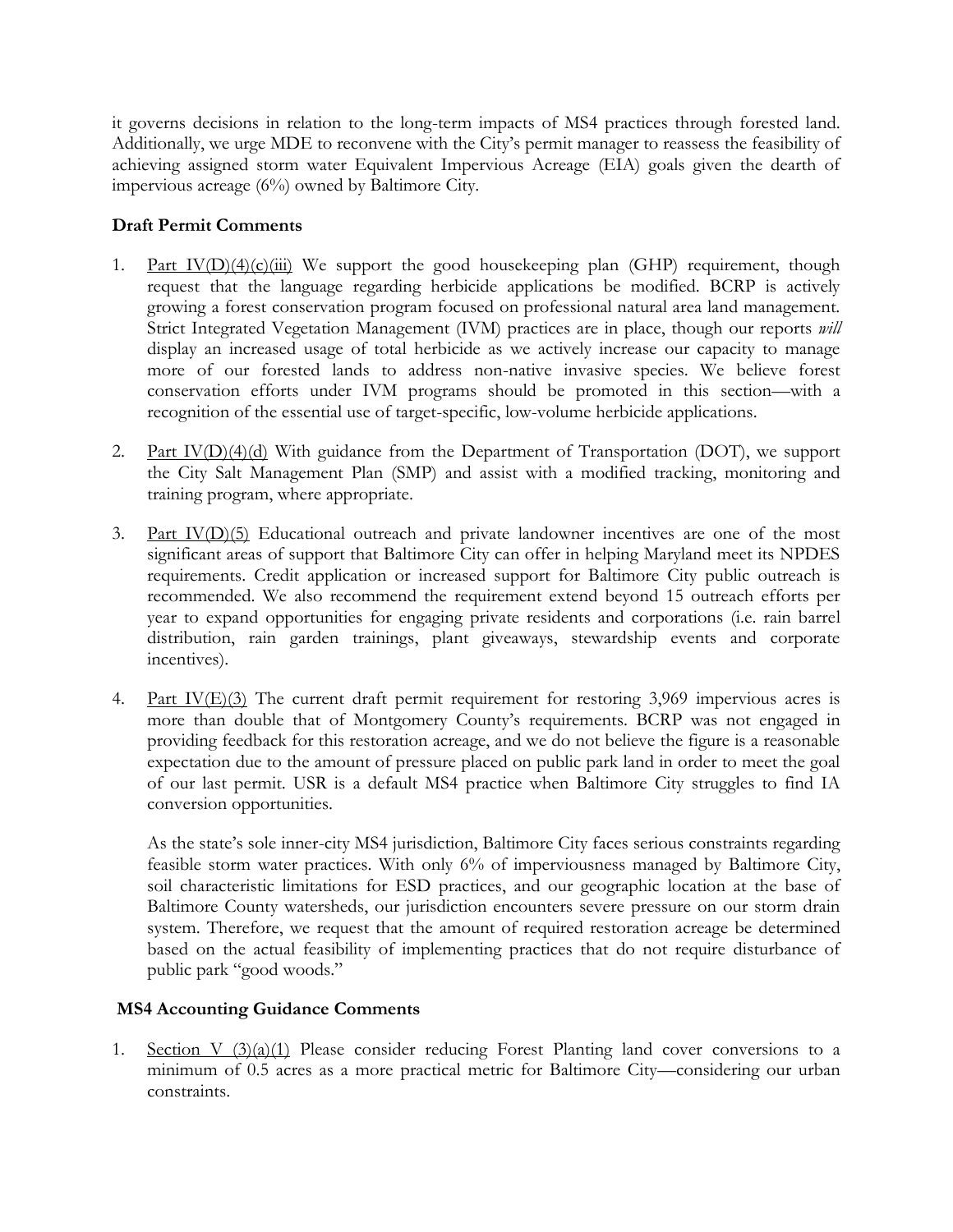Forest Planting with an associated long-term IVM commitment or maintenance plan should be awarded higher credit, as the likelihood of survival will increase.

Section V  $(3)(a)(4)$  Street Trees planting credit should be maximized for Baltimore City where planting feasibility is more challenging than bordering jurisdictions. We would also like to ensure that newly created street tree pits receive double credit for removing impervious areas, as well as the credit for a new tree. TreeBaltimore and their tree planting partners typically open upwards of 2,500 new pits annually.

Section V  $(3)(a)(N/A)$  We recommend the inclusion of a category for Professional Forest Conservation management. Due to extreme urban pressures, our forests are under severe threats from excessive deer disturbance and non-native invasive plants and pests. Baltimore City is working to manage its forests, and actively planting native trees to close new and existing interior forest canopy gaps [where natural regeneration does not occur due to deer browse]. We request a level of credit consideration for this type of tree planting and land management as a concerted effort for maintaining forest public infrastructure.

- 2. Section V (3)(b)(1) Please clarify that Riparian Forest Buffer planting credit cannot be applied for mitigation requirements resulting from construction disturbance. Many urban riparian areas are already forested, though would benefit greatly from non-native invasive management and replacement of native vegetation. Oftentimes, existing beneficial floodplain trees can be left in place while IVM occurs. If a total acre is improved, though not entirely cleared and replanted, this improvement should still qualify for full credit.
- 3. Section V  $(3)(b)(2)$  "Unmanaged" meadow condition terminology is misleading and should be clarified. Meadow maintenance is essential for a successful conversion to native landscapes. Low-volume herbicide spot treatment applications are necessary for meadow maintenance, especially in the absence of prescribed burns which are not permitted in Baltimore City.
- 4. Section V (3)(d) While restoration and mitigation requirements in response to construction activity should not receive credit (to disincentivize forest disturbance), the Soil Restoration credit should apply to *any* scenario where soils are stressed due to compaction. Soil restoration is a trending BMP that will be further supported with incentives (i.e. MS4 credit) as is applied in this scenario. This is an excellent addition to the permit and will amplify the City's ability to implement this BMP. It may be beneficial to incorporate specific metrics for measuring degree of compaction.
- 5. Section V(6) Recent publications suggest that the benefits of USR often do not meet the anticipated level of total phosphorous (TP) reductions originally anticipated in early MS4 permits; and that the reduction of total nitrogen (TN) may only be a short-term improvement resulting from the temporary impacts of clearing riparian tree canopy cover. Additionally, we have not found data indicating the direct measure of inner-city stream restoration through forested natural areas that would otherwise support the increase of MS4 credit applicable to USR. Our Department would like to better understand the decision by MDE to further incentivize this practice.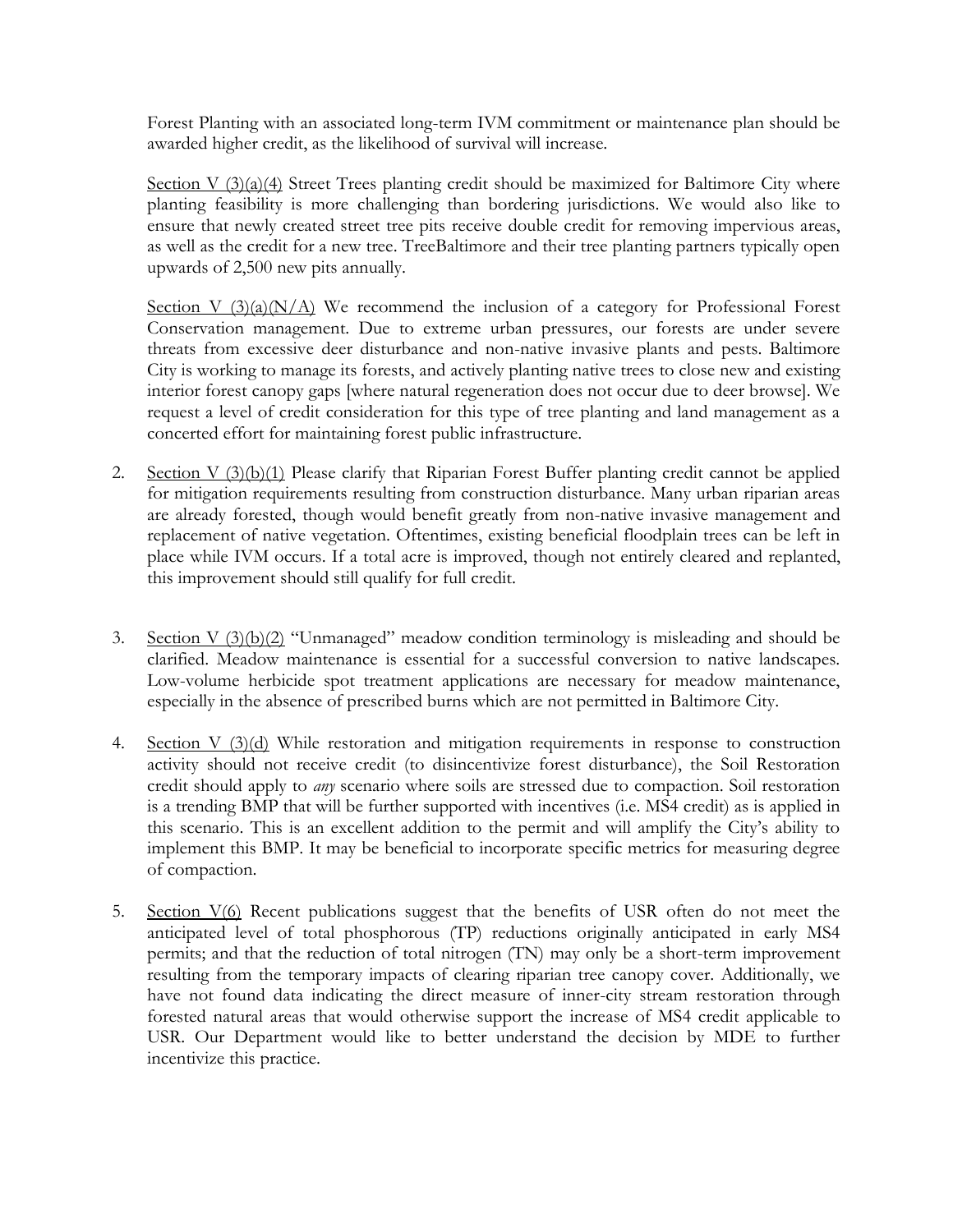We recognize that USR can be an excellent stormwater practice in the proper location, but not all projects achieve equivalent levels of success. Construction access disturbances reduce the benefits provided by established public forests and require high-level post-project maintenance—neither of which have historically been accounted for when assessing ultimate USR project costs. BCRP intends to protect the integrity of the ecosystem services provided by public forests and asks for support from MDE to ensure that all other means of addressing urban storm water issues be considered, with disturbance to public forests permitted only as a last resort. To address USR incongruences, a practical metric for assessing applicable credit for each project is the amount of forest disturbance associated with construction.

- 6. Appendix H  $(5)$  In Baltimore, we have found that the success of Vegetative Establishment is contingent upon a minimum two-year monitoring and maintenance regiment, with associated IVM (beyond a two-year term). USR construction permits should extend to a minimum of fiveyears for joint permit applications (JPA) to ensure proper establishment of mitigation plant species.
- 7. Appendix J (Table 28) Current USR practices are estimated to withstand 7-10 years of storm water stress before major repairs or reconstruction is necessary. Upland or riparian disturbance associated with recurring construction should be considered in association with the award of credits for stream work. More frequent monitoring and maintenance of implemented stream projects should be expected to improve the efficacy of this practice.

BCRP would again like to extend our sincerest gratitude for the opportunity to review and comment on the excellent efforts of MDE and its partners in generating this next MS4 permit. Upon recognition of Baltimore City as Maryland's most densely populated and urban city located at the mouth of multiple watersheds, we ask that MDE regard our jurisdiction with the constraints at hand and reconsider the standards to which we are held in comparison to the surrounding suburban and rural counties. MS4 requirements must be prescribed according to each jurisdiction's unique characteristics and long-term development plans.

The City should pursue *all* alternative measures prior to major disturbance to the urban forest canopy as a byproduct of stream restorations. We are pleased that Baltimore's tree canopy — the measure of the proportion of the city shaded by trees— boasted an increase from 27 percent to 28 percent between 2007 to 2015. This one percent increase of tree canopy was a major feat, though Baltimore remains well below the citywide goal of 40 percent canopy coverage by 2037 to ensure we meet 'healthy city' standards. We are committed to progressing towards our canopy goal and ask for support in preventing the further degradation of our city forests to meet MS4 goals.

One alternative opportunity is the potential for shoreline restoration and aquatic habitat creation along significant stretches of the 11 miles of the Middle Branch. Such a project would generate opportunities to increase shoreline resiliency, create natural habitat, reduce water pollution, and repurpose dredge material. Additionally, the connection to shoreline resiliency during sea level rise makes many of these projects eligible for Federal funding.

We thank MDE for considering our comments and ask for continued support in achieving our MS4 goals with the health and wellbeing of our City residents at the forefront of permit management. Again, we commend your commitment to the oversight of Maryland's Clean Water Act goals and